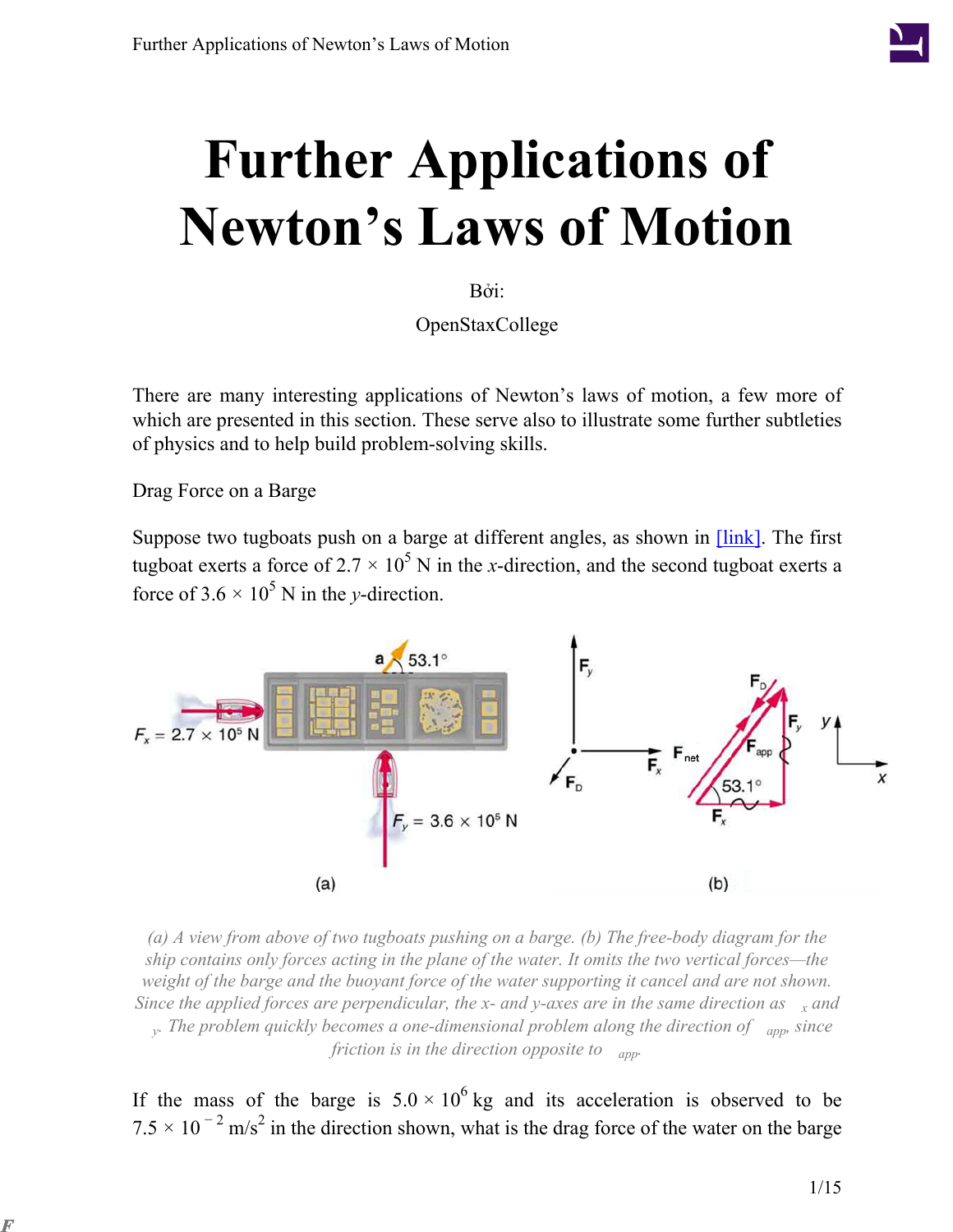resisting the motion? (Note: drag force is a frictional force exerted by fluids, such as air or water. The drag force opposes the motion of the object.)

#### **Strategy**

The directions and magnitudes of acceleration and the applied forces are given in  $\frac{\text{link}}{\text{rank}}$  (a). We will define the total force of the tugboats on the barge as  $\mathbf{F}_{\text{app}}$  so that:

 $\mathbf{F}_{\text{app}} = \mathbf{F}_x + \mathbf{F}_y$ 

Since the barge is flat bottomed, the drag of the water  $\mathbf{F}_D$  will be in the direction opposite to  $\mathbf{F}_{\text{app}}$ , as shown in the free-body diagram in  $[\text{link}](b)$ . The system of interest here is the barge, since the forces on *it* are given as well as its acceleration. Our strategy is to find the magnitude and direction of the net applied force  $\mathbf{F}_{app}$ , and then apply Newton's second law to solve for the drag force  $\mathbf{F}_D$ .

#### **Solution**

Since  $\mathbf{F}_x$  and  $\mathbf{F}_y$  are perpendicular, the magnitude and direction of  $\mathbf{F}_{app}$  are easily found. First, the resultant magnitude is given by the Pythagorean theorem:

$$
F_{\rm app} = \sqrt{F_x^2 + F_y^2}
$$
  
\n
$$
F_{\rm app} = \sqrt{(2.7 \times 10^5 \,\mathrm{N})^2 + (3.6 \times 10^5 \,\mathrm{N})^2} = 4.5 \times 10^5 \,\mathrm{N}.
$$

The angle is given by

$$
\theta = \tan^{-1}\left(\frac{F_y}{F_x}\right)
$$
  
\n
$$
\theta = \tan^{-1}\left(\frac{3.6 \times 10^5 \text{ N}}{2.7 \times 10^5 \text{ N}}\right) = 53^{\circ},
$$

which we know, because of Newton's first law, is the same direction as the acceleration.  $\mathbf{F}_D$  is in the opposite direction of  $\mathbf{F}_{\text{app}}$ , since it acts to slow down the acceleration. Therefore, the net external force is in the same direction as  $\mathbf{F}_{\text{app}}$ , but its magnitude is slightly less than  $\mathbf{F}_{\text{app}}$ . The problem is now one-dimensional. From  $\boxed{\text{link}}(\mathbf{b})$ , we can see that

 $F_{\text{net}} = F_{\text{app}} - F_{\text{D}}.$ 

But Newton's second law states that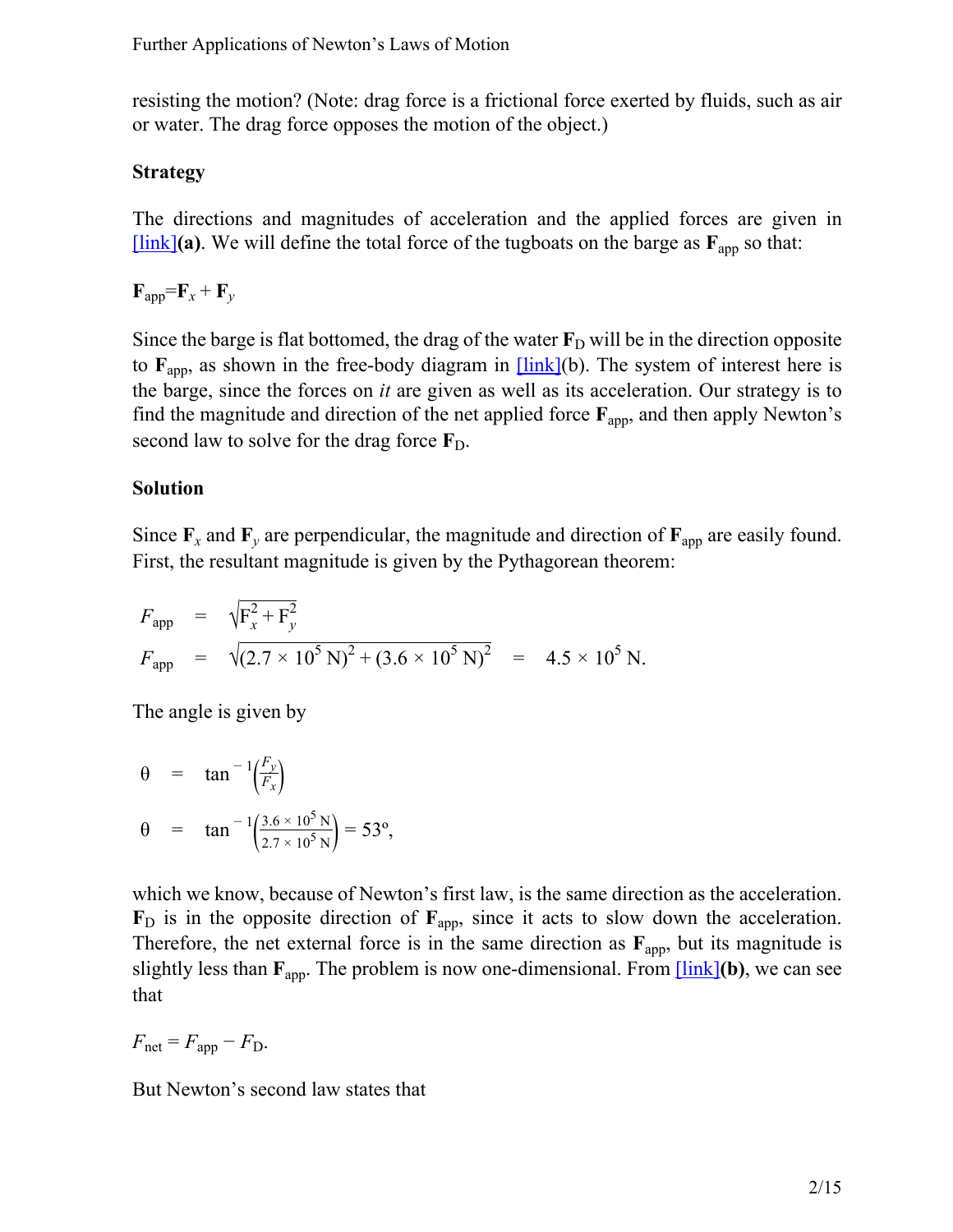Further Applications of Newton's Laws of Motion

 $F_{\text{net}} = ma$ .

Thus,

 $F_{\text{app}} - F_{\text{D}} = ma$ .

This can be solved for the magnitude of the drag force of the water  $F<sub>D</sub>$  in terms of known quantities:

 $F<sub>D</sub> = F<sub>apo</sub> - ma$ .

Substituting known values gives

 $F_D = (4.5 \times 10^5 \text{ N}) - (5.0 \times 10^6 \text{ kg})(7.5 \times 10^{-2} \text{ m/s}^2) = 7.5 \times 10^4 \text{ N}.$ 

The direction of  $\mathbf{F}_D$  has already been determined to be in the direction opposite to  $\mathbf{F}_{\text{app}}$ , or at an angle of 53º south of west.

# **Discussion**

The numbers used in this example are reasonable for a moderately large barge. It is certainly difficult to obtain larger accelerations with tugboats, and small speeds are desirable to avoid running the barge into the docks. Drag is relatively small for a welldesigned hull at low speeds, consistent with the answer to this example, where  $F<sub>D</sub>$  is less than 1/600th of the weight of the ship.

In the earlier example of a tightrope walker we noted that the tensions in wires supporting a mass were equal only because the angles on either side were equal. Consider the following example, where the angles are not equal; slightly more trigonometry is involved.

Different Tensions at Different Angles

Consider the traffic light (mass 15.0 kg) suspended from two wires as shown in  $[link]$ . Find the tension in each wire, neglecting the masses of the wires.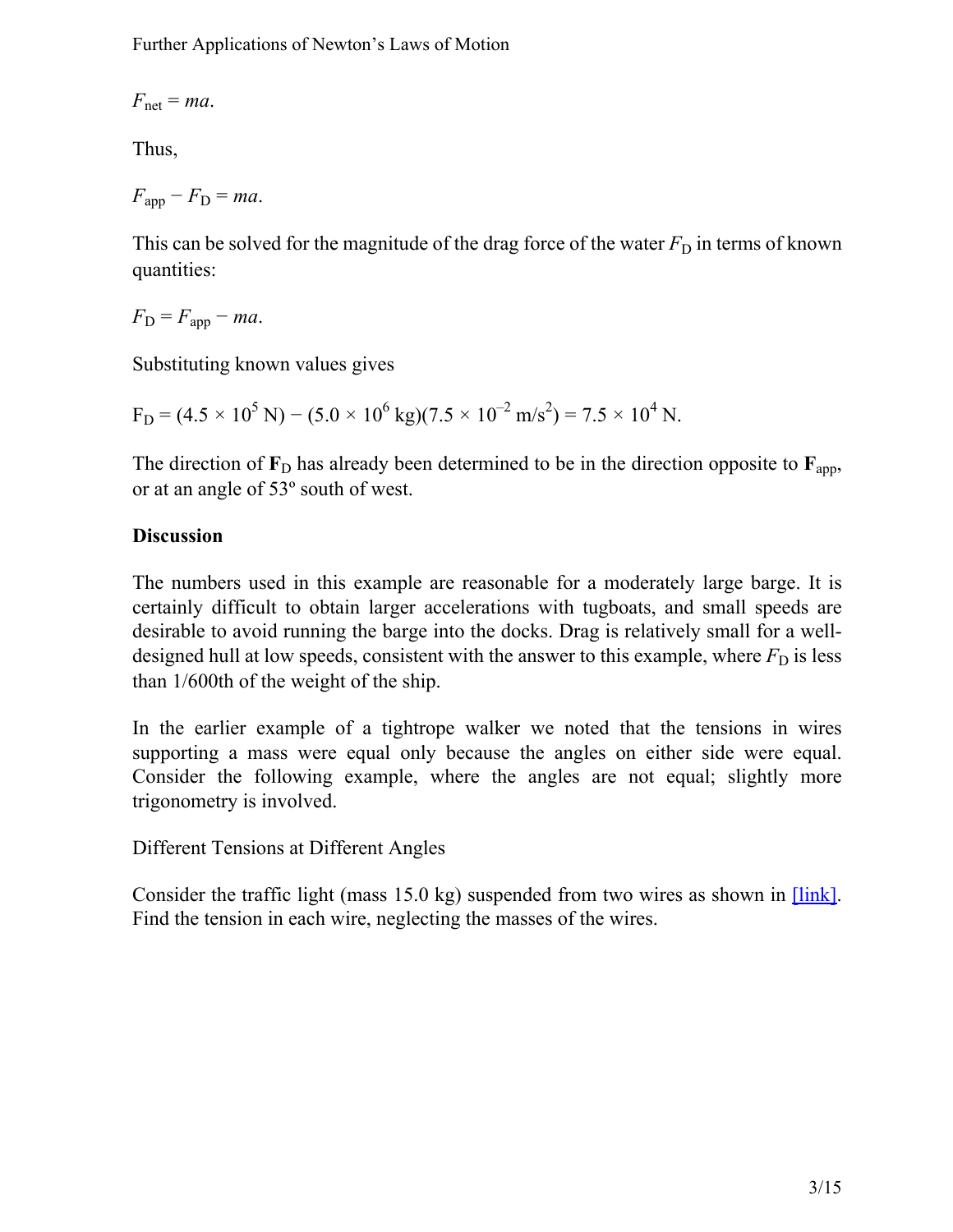<span id="page-3-0"></span>

*A traffic light is suspended from two wires. (b) Some of the forces involved. (c) Only forces acting on the system are shown here. The free-body diagram for the traffic light is also shown. (d) The forces projected onto vertical (y) and horizontal (x) axes. The horizontal components of the tensions must cancel, and the sum of the vertical components of the tensions must equal the weight of the traffic light. (e) The free-body diagram shows the vertical and horizontal forces acting on the traffic light.*

#### **Strategy**

The system of interest is the traffic light, and its free-body diagram is shown in  $[\text{link}]$ (c). The three forces involved are not parallel, and so they must be projected onto a coordinate system. The most convenient coordinate system has one axis vertical and one horizontal, and the vector projections on it are shown in part (d) of the figure. There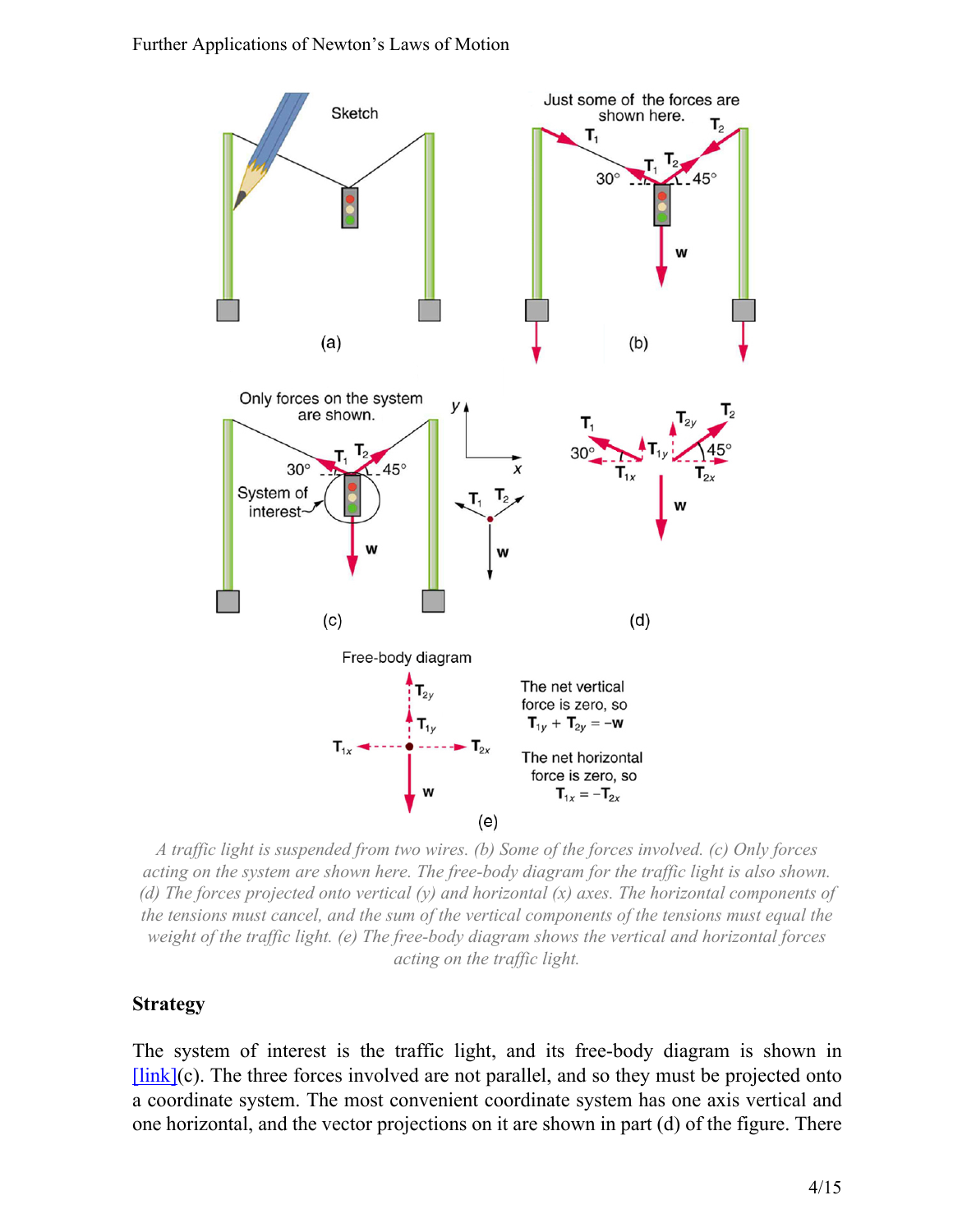are two unknowns in this problem  $(T_1$  and  $T_2$ ), so two equations are needed to find them. These two equations come from applying Newton's second law along the vertical and horizontal axes, noting that the net external force is zero along each axis because acceleration is zero.

#### **Solution**

First consider the horizontal or *x*-axis:

 $F_{\text{net}x} = T_{2x} - T_{1x} = 0.$ 

Thus, as you might expect,

$$
T_{1x}=T_{2x}.
$$

This gives us the following relationship between  $T_1$  and  $T_2$ :

$$
T_1 \cos(30^\circ) = T_2 \cos(45^\circ).
$$

Thus,

$$
T_2 = (1.225)T_1.
$$

Note that  $T_1$  and  $T_2$  are not equal in this case, because the angles on either side are not equal. It is reasonable that  $T_2$  ends up being greater than  $T_1$ , because it is exerted more vertically than  $T_1$ .

Now consider the force components along the vertical or *y*-axis:

$$
F_{\text{net }y} = T_{1y} + T_{2y} - w = 0.
$$

This implies

 $T_{1v} + T_{2v} = w$ .

Substituting the expressions for the vertical components gives

$$
T_1 \sin (30^\circ) + T_2 \sin (45^\circ) = w.
$$

There are two unknowns in this equation, but substituting the expression for  $T_2$  in terms of  $T_1$  reduces this to one equation with one unknown:

$$
T_1(0.500) + (1.225T_1)(0.707) = w = mg,
$$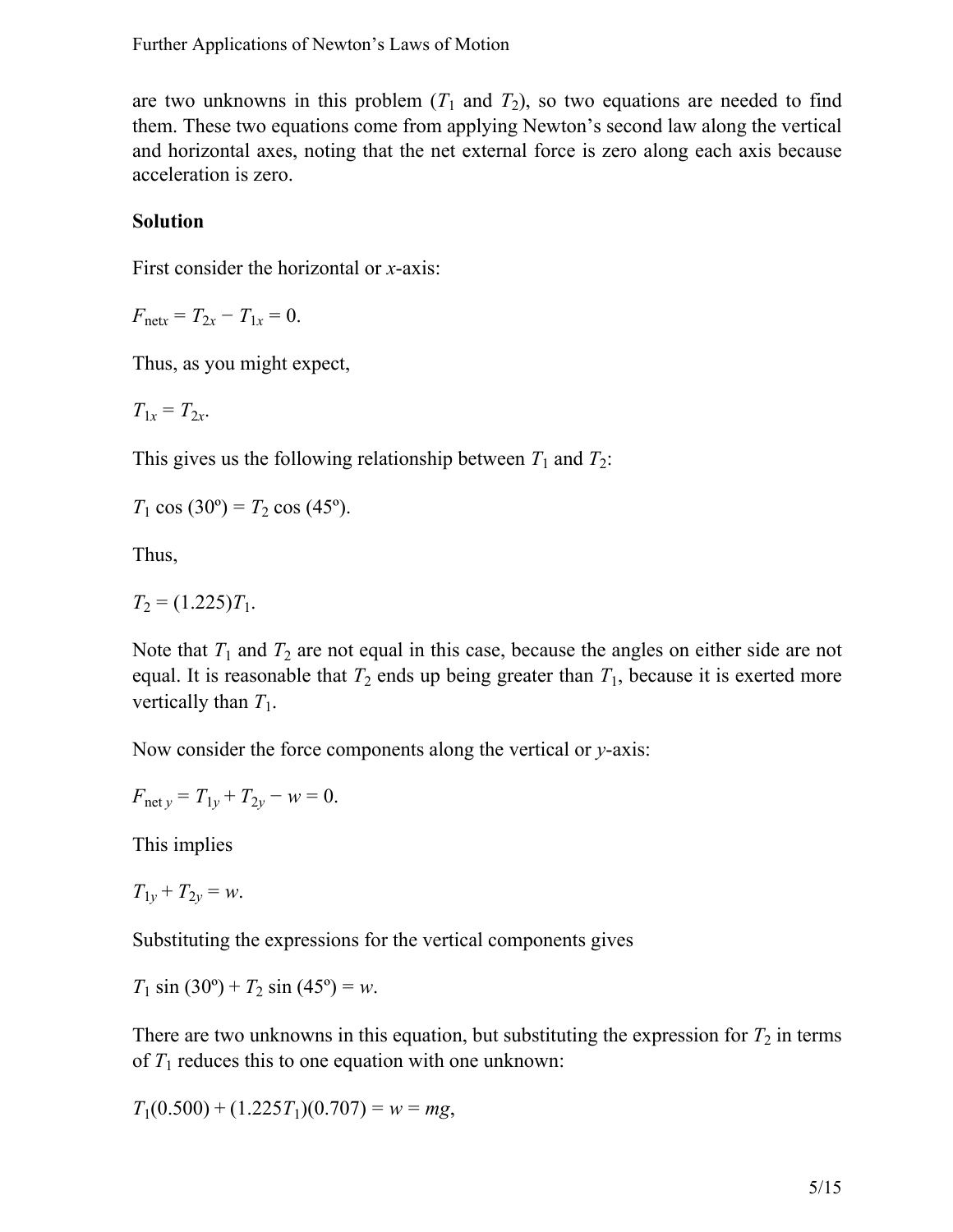Further Applications of Newton's Laws of Motion

which yields

 $(1.366)T_1 = (15.0 \text{ kg})(9.80 \text{ m/s}^2)$ .

Solving this last equation gives the magnitude of  $T_1$  to be

 $T_1 = 108$  N.

Finally, the magnitude of  $T_2$  is determined using the relationship between them,  $T_2$  = 1.225  $T_1$ , found above. Thus we obtain

 $T_2 = 132$  N.

# **Discussion**

Both tensions would be larger if both wires were more horizontal, and they will be equal if and only if the angles on either side are the same (as they were in the earlier example of a tightrope walker).

The bathroom scale is an excellent example of a normal force acting on a body. It provides a quantitative reading of how much it must push upward to support the weight of an object. But can you predict what you would see on the dial of a bathroom scale if you stood on it during an elevator ride? Will you see a value greater than your weight when the elevator starts up? What about when the elevator moves upward at a constant speed: will the scale still read more than your weight at rest? Consider the following example.

What Does the Bathroom Scale Read in an Elevator?

[\[link\]](#page-6-0) shows a 75.0-kg man (weight of about 165 lb) standing on a bathroom scale in an elevator. Calculate the scale reading: (a) if the elevator accelerates upward at a rate of 1.20 m/s<sup>2</sup>, and (b) if the elevator moves upward at a constant speed of 1 m/s.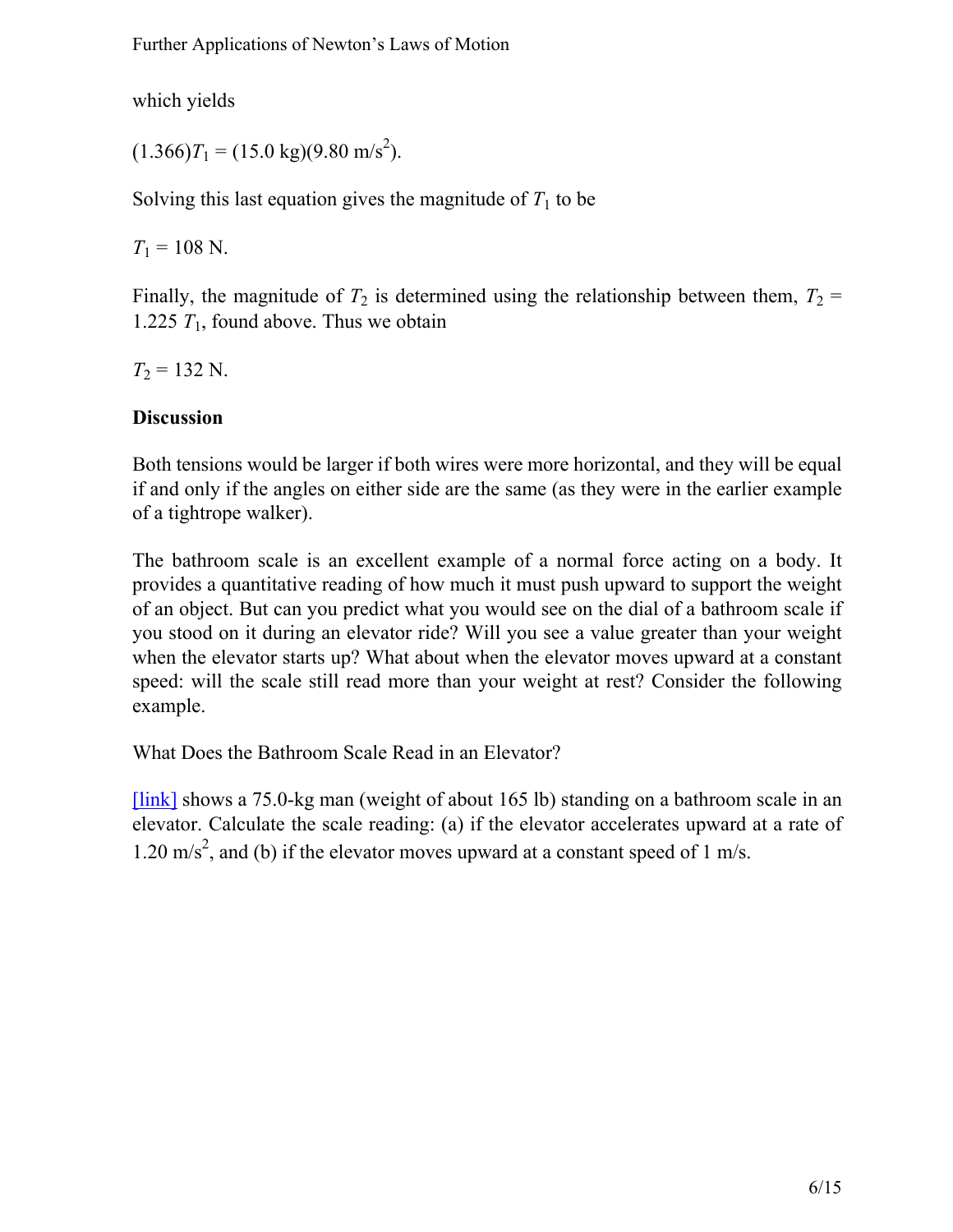<span id="page-6-0"></span>

*(a) The various forces acting when a person stands on a bathroom scale in an elevator. The arrows are approximately correct for when the elevator is accelerating upward—broken arrows represent forces too large to be drawn to scale. is the tension in the supporting cable,* weight of the person, sis the weight of the scale, set is the weight of the elevator, sis the force *of the scale on the person, <sup>p</sup> is the force of the person on the scale, <sup>t</sup> is the force of the scale on the floor of the elevator, and diagram shows only the external forces acting on the designated system of interest—the person.*

#### **Strategy**

*represent forces to large to be drawn to scale.* is the tension in the supporting cable,  $\alpha$  is the weight of the general forces on large of the scale of the scale of the scale of the scale of the scale of the scale of the floor of the elevator, and is the force of the floor upward on the scale. (b) The free-body diagram shows only the external forces acting on the designated system of interest—the person **Strategy** If the scale is accu If the scale is accurate, its reading will equal  $F_p$ , the magnitude of the force the person exerts downward on it.  $[\text{link}](a)$  shows the numerous forces acting on the elevator, scale, and person. It makes this one-dimensional problem look much more formidable than if the person is chosen to be the system of interest and a free-body diagram is drawn as in  $[\text{link}](b)$ . Analysis of the free-body diagram using Newton's laws can produce answers to both parts (a) and (b) of this example, as well as some other questions that might arise. The only forces acting on the person are his weight **w** and the upward force of the scale  $\mathbf{F}_s$ . According to Newton's third law  $\mathbf{F}_p$  and  $\mathbf{F}_s$  are equal in magnitude and opposite in direction, so that we need to find  $F_s$  in order to find what the scale reads. We can do this, as usual, by applying Newton's second law,

 $F_{\text{net}} = ma$ .

**T**

**F**

From the free-body diagram we see that  $F_{\text{net}} = F_s - w$ , so that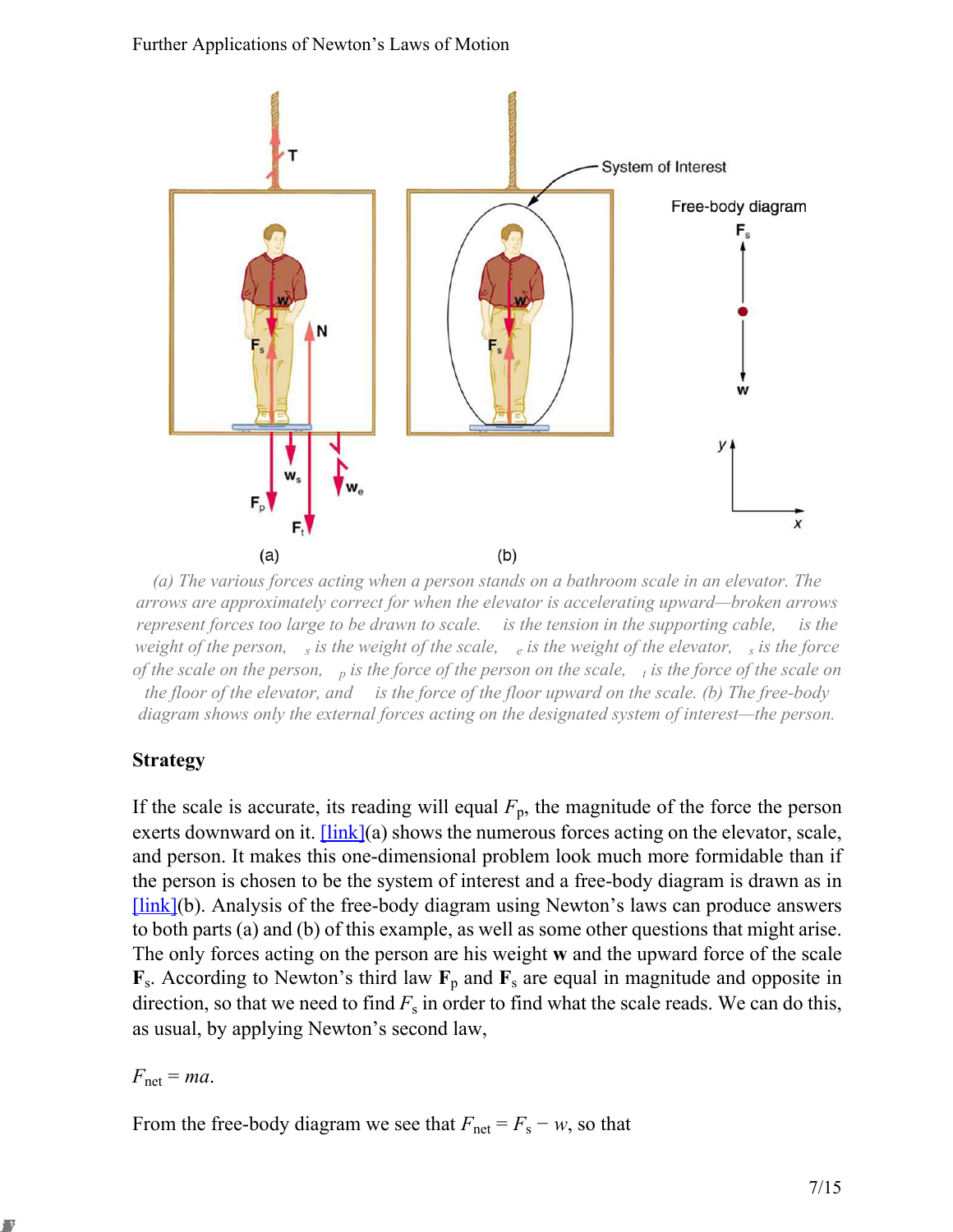Further Applications of Newton's Laws of Motion

$$
F_{\rm s}-w=ma.
$$

Solving for  $F_s$  gives an equation with only one unknown:

$$
F_{\rm s} = ma + w,
$$

or, because  $w = mg$ , simply

$$
F_{\rm s} = \textit{ma+mg}.
$$

No assumptions were made about the acceleration, and so this solution should be valid for a variety of accelerations in addition to the ones in this exercise.

## **Solution for (a)**

In this part of the problem,  $a = 1.20$  m/s<sup>2</sup>, so that

$$
F_s = (75.0 \text{ kg})(1.20 \text{ m/s}^2) + (75.0 \text{ kg})(9.80 \text{ m/s}^2),
$$

yielding

 $F_s = 825$  N.

## **Discussion for (a)**

This is about 185 lb. What would the scale have read if he were stationary? Since his acceleration would be zero, the force of the scale would be equal to his weight:

$$
F_{\text{net}} = ma = 0 = F_{\text{s}} - w
$$
  
\n
$$
F_{\text{s}} = w = mg
$$
  
\n
$$
F_{\text{s}} = (75.0 \text{ kg})(9.80 \text{ m/s}^2)
$$
  
\n
$$
F_{\text{s}} = 735 \text{ N}.
$$

So, the scale reading in the elevator is greater than his 735-N (165 lb) weight. This means that the scale is pushing up on the person with a force greater than his weight, as it must in order to accelerate him upward. Clearly, the greater the acceleration of the elevator, the greater the scale reading, consistent with what you feel in rapidly accelerating versus slowly accelerating elevators.

## **Solution for (b)**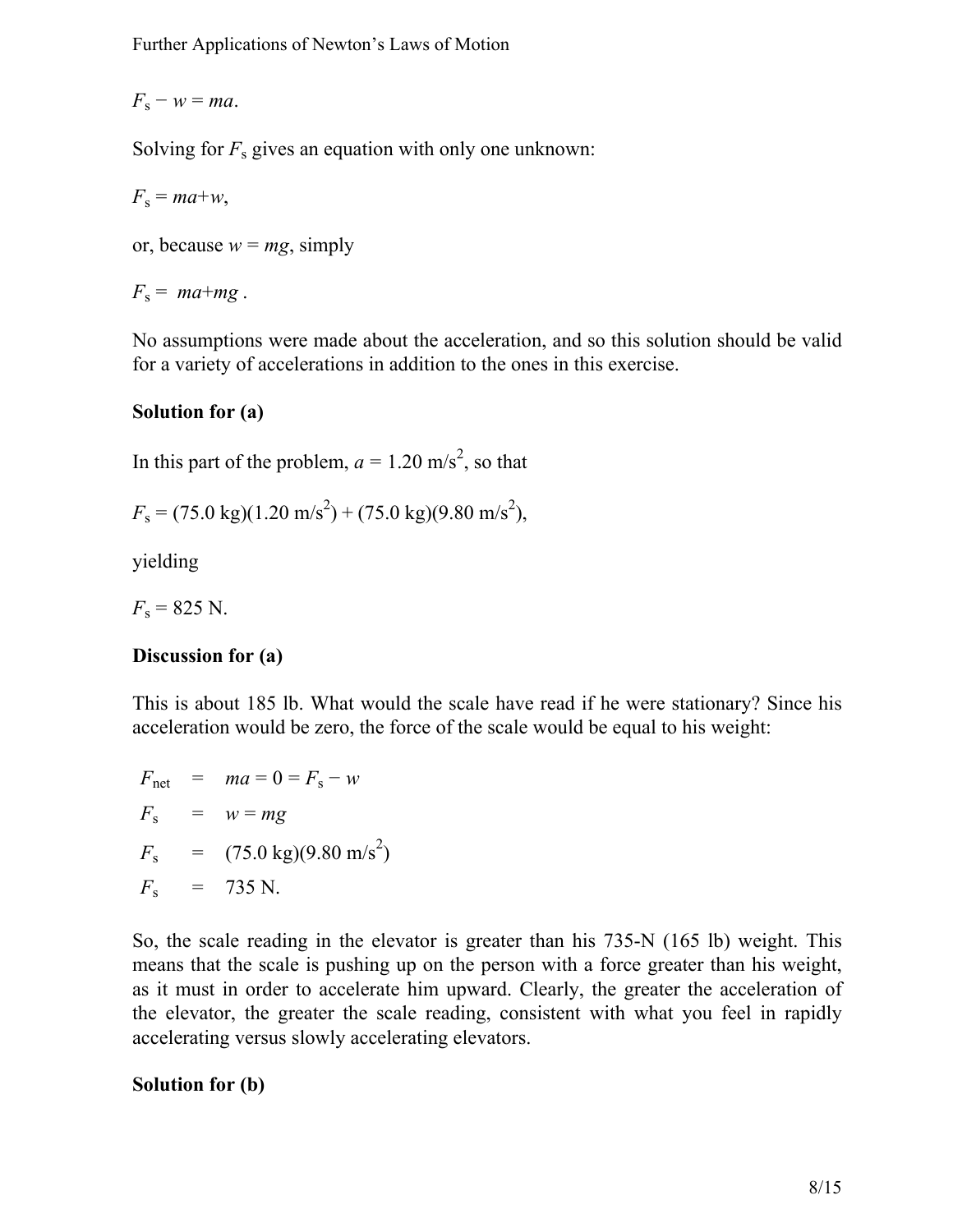Now, what happens when the elevator reaches a constant upward velocity? Will the scale still read more than his weight? For any constant velocity—up, down, or stationary—acceleration is zero because  $a = \frac{\Delta v}{\Delta t}$  $\frac{\Delta v}{\Delta t}$ , and  $\Delta v = 0$ .

Thus,

 $F_s = ma + mg = 0 + mg$ .

Now

 $F_s = (75.0 \text{ kg})(9.80 \text{ m/s}^2)$ ,

which gives

 $F_s = 735$  N.

## **Discussion for (b)**

The scale reading is 735 N, which equals the person's weight. This will be the case whenever the elevator has a constant velocity—moving up, moving down, or stationary.

The solution to the previous example also applies to an elevator accelerating downward, as mentioned. When an elevator accelerates downward, *a* is negative, and the scale reading is *less* than the weight of the person, until a constant downward velocity is reached, at which time the scale reading again becomes equal to the person's weight. If the elevator is in free-fall and accelerating downward at *g*, then the scale reading will be zero and the person will *appear* to be weightless.

# **Integrating Concepts: Newton's Laws of Motion and Kinematics**

Physics is most interesting and most powerful when applied to general situations that involve more than a narrow set of physical principles. Newton's laws of motion can also be integrated with other concepts that have been discussed previously in this text to solve problems of motion. For example, forces produce accelerations, a topic of kinematics, and hence the relevance of earlier chapters. When approaching problems that involve various types of forces, acceleration, velocity, and/or position, use the following steps to approach the problem:

## **Problem-Solving Strategy**

Step 1. *Identify which physical principles are involved*. Listing the givens and the quantities to be calculated will allow you to identify the principles involved. Step 2. *Solve the problem using strategies outlined in the text*. If these are available for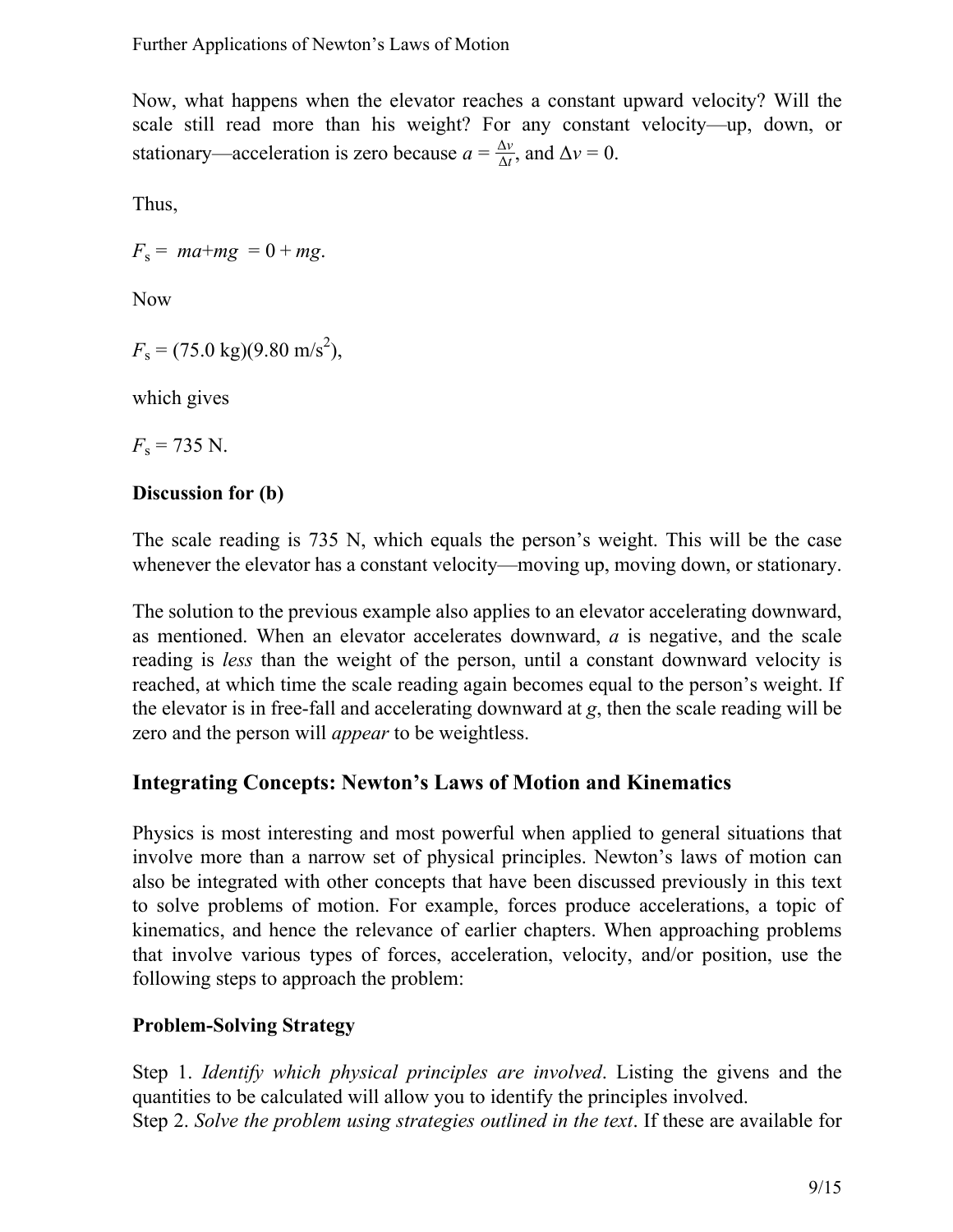the specific topic, you should refer to them. You should also refer to the sections of the text that deal with a particular topic. The following worked example illustrates how these strategies are applied to an integrated concept problem.

What Force Must a Soccer Player Exert to Reach Top Speed?

A soccer player starts from rest and accelerates forward, reaching a velocity of 8.00 m/ s in 2.50 s. (a) What was his average acceleration? (b) What average force did he exert backward on the ground to achieve this acceleration? The player's mass is 70.0 kg, and air resistance is negligible.

# **Strategy**

- 1. To solve an *integrated concept problem*, we must first identify the physical principles involved and identify the chapters in which they are found. Part (a) of this example considers *acceleration* along a straight line. This is a topic of *kinematics*. Part (b) deals with *force*, a topic of *dynamics* found in this chapter.
- 2. The following solutions to each part of the example illustrate how the specific problem-solving strategies are applied. These involve identifying knowns and unknowns, checking to see if the answer is reasonable, and so forth.

# **Solution for (a)**

We are given the initial and final velocities (zero and 8.00 m/s forward); thus, the change in velocity is  $\Delta v = 8.00$  m/s. We are given the elapsed time, and so  $\Delta t = 2.50$  s. The unknown is acceleration, which can be found from its definition:

$$
a=\frac{\Delta v}{\Delta t}.
$$

Substituting the known values yields

$$
a = \frac{8.00 \text{ m/s}}{2.50 \text{ s}}
$$
  
= 3.20 m/s<sup>2</sup>.

# **Discussion for (a)**

This is an attainable acceleration for an athlete in good condition.

# **Solution for (b)**

Here we are asked to find the average force the player exerts backward to achieve this forward acceleration. Neglecting air resistance, this would be equal in magnitude to the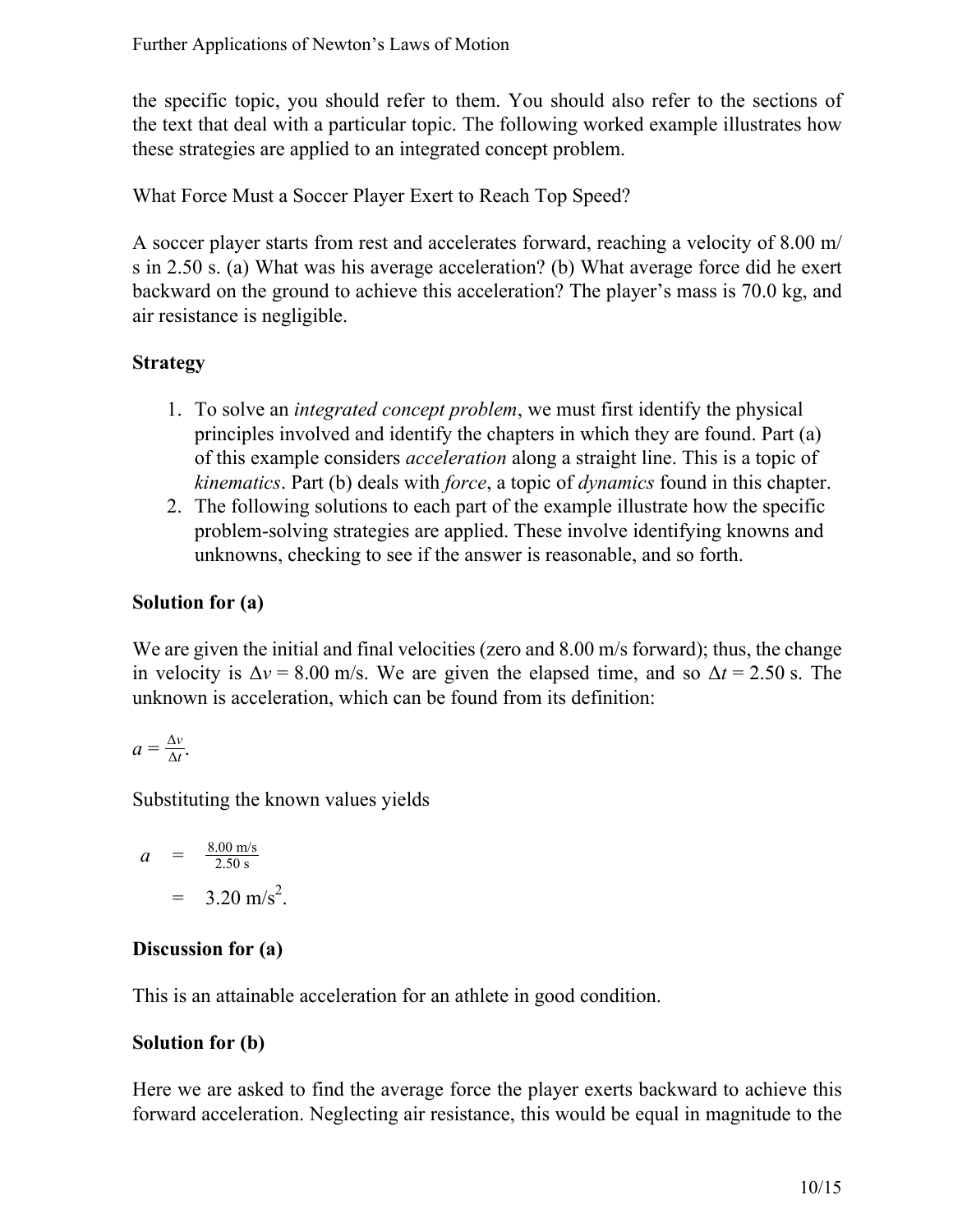net external force on the player, since this force causes his acceleration. Since we now know the player's acceleration and are given his mass, we can use Newton's second law to find the force exerted. That is,

 $F_{\text{net}} = ma$ .

Substituting the known values of *m* and *a* gives

$$
F_{\text{net}} = (70.0 \text{ kg})(3.20 \text{ m/s}^2)
$$
  
= 224 N.

## **Discussion for (b)**

This is about 50 pounds, a reasonable average force.

This worked example illustrates how to apply problem-solving strategies to situations that include topics from different chapters. The first step is to identify the physical principles involved in the problem. The second step is to solve for the unknown using familiar problem-solving strategies. These strategies are found throughout the text, and many worked examples show how to use them for single topics. You will find these techniques for integrated concept problems useful in applications of physics outside of a physics course, such as in your profession, in other science disciplines, and in everyday life. The following problems will build your skills in the broad application of physical principles.

## **Summary**

- Newton's laws of motion can be applied in numerous situations to solve problems of motion.
- Some problems will contain multiple force vectors acting in different directions on an object. Be sure to draw diagrams, resolve all force vectors into horizontal and vertical components, and draw a free-body diagram. Always analyze the direction in which an object accelerates so that you can determine whether  $F_{\text{net}} = ma$  or  $F_{\text{net}} = 0$ .
- The normal force on an object is not always equal in magnitude to the weight of the object. If an object is accelerating, the normal force will be less than or greater than the weight of the object. Also, if the object is on an inclined plane, the normal force will always be less than the full weight of the object.
- Some problems will contain various physical quantities, such as forces, acceleration, velocity, or position. You can apply concepts from kinematics and dynamics in order to solve these problems of motion.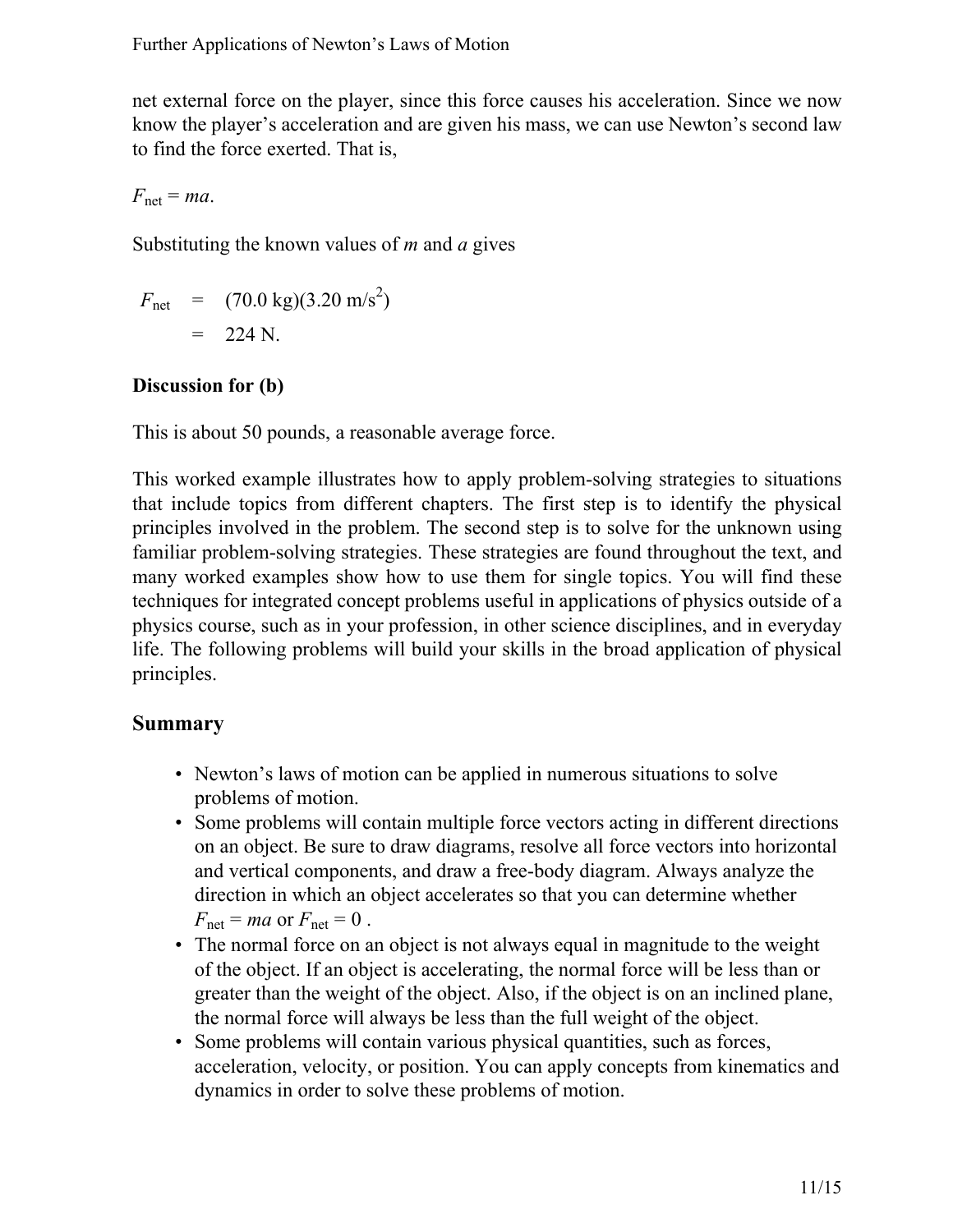# **Conceptual Questions**

To simulate the apparent weightlessness of space orbit, astronauts are trained in the hold of a cargo aircraft that is accelerating downward at *g*. Why will they appear to be weightless, as measured by standing on a bathroom scale, in this accelerated frame of reference? Is there any difference between their apparent weightlessness in orbit and in the aircraft?

A cartoon shows the toupee coming off the head of an elevator passenger when the elevator rapidly stops during an upward ride. Can this really happen without the person being tied to the floor of the elevator? Explain your answer.

## **Problem Exercises**

A flea jumps by exerting a force of  $1.20 \times 10^{-5}$  N straight down on the ground. A breeze blowing on the flea parallel to the ground exerts a force of  $0.500 \times 10^{-6}$  N on the flea. Find the direction and magnitude of the acceleration of the flea if its mass is  $6.00 \times 10^{-7}$  kg. Do not neglect the gravitational force.

 $10.2 \text{ m/s}^2$ , 4.67° from vertical

<span id="page-11-0"></span>Two muscles in the back of the leg pull upward on the Achilles tendon, as shown in [\[link\]](#page-11-0). (These muscles are called the medial and lateral heads of the gastrocnemius muscle.) Find the magnitude and direction of the total force on the Achilles tendon. What type of movement could be caused by this force?

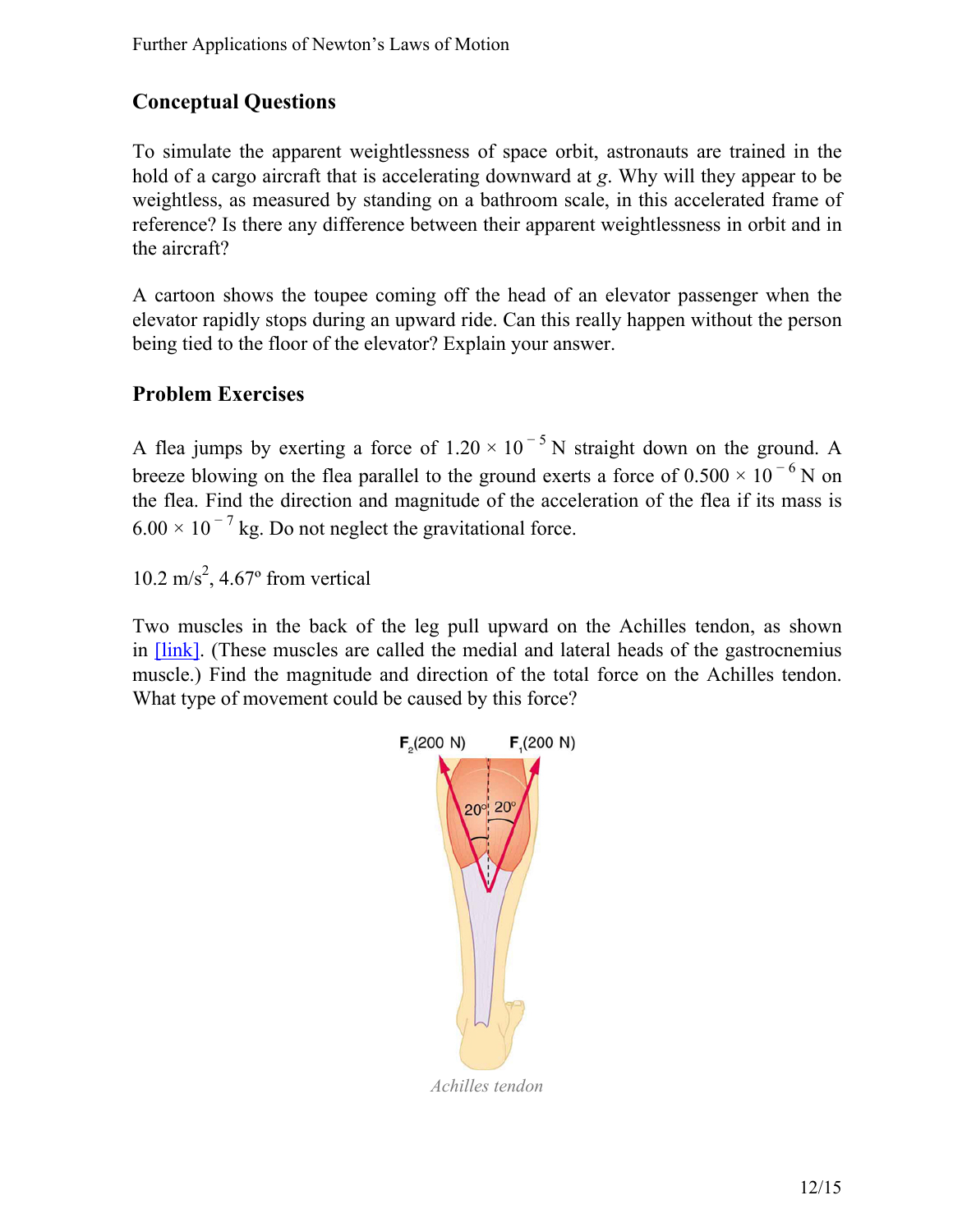A 76.0-kg person is being pulled away from a burning building as shown in [\[link\].](#page-12-0) Calculate the tension in the two ropes if the person is momentarily motionless. Include a free-body diagram in your solution.



<span id="page-12-0"></span>*The force <sup>2</sup> needed to hold steady the person being rescued from the fire is less than her weight and less than the force <sup>1</sup> in the other rope, since the more vertical rope supports a greater part of her weight (a vertical force).*

**Integrated Concepts** A 35.0-kg dolphin decelerates from 12.0 to 7.50 m/s in 2.30 s to join another dolphin in play. What average force was exerted to slow him if he was moving horizontally? (The gravitational force is balanced by the buoyant force of the water.)

**T**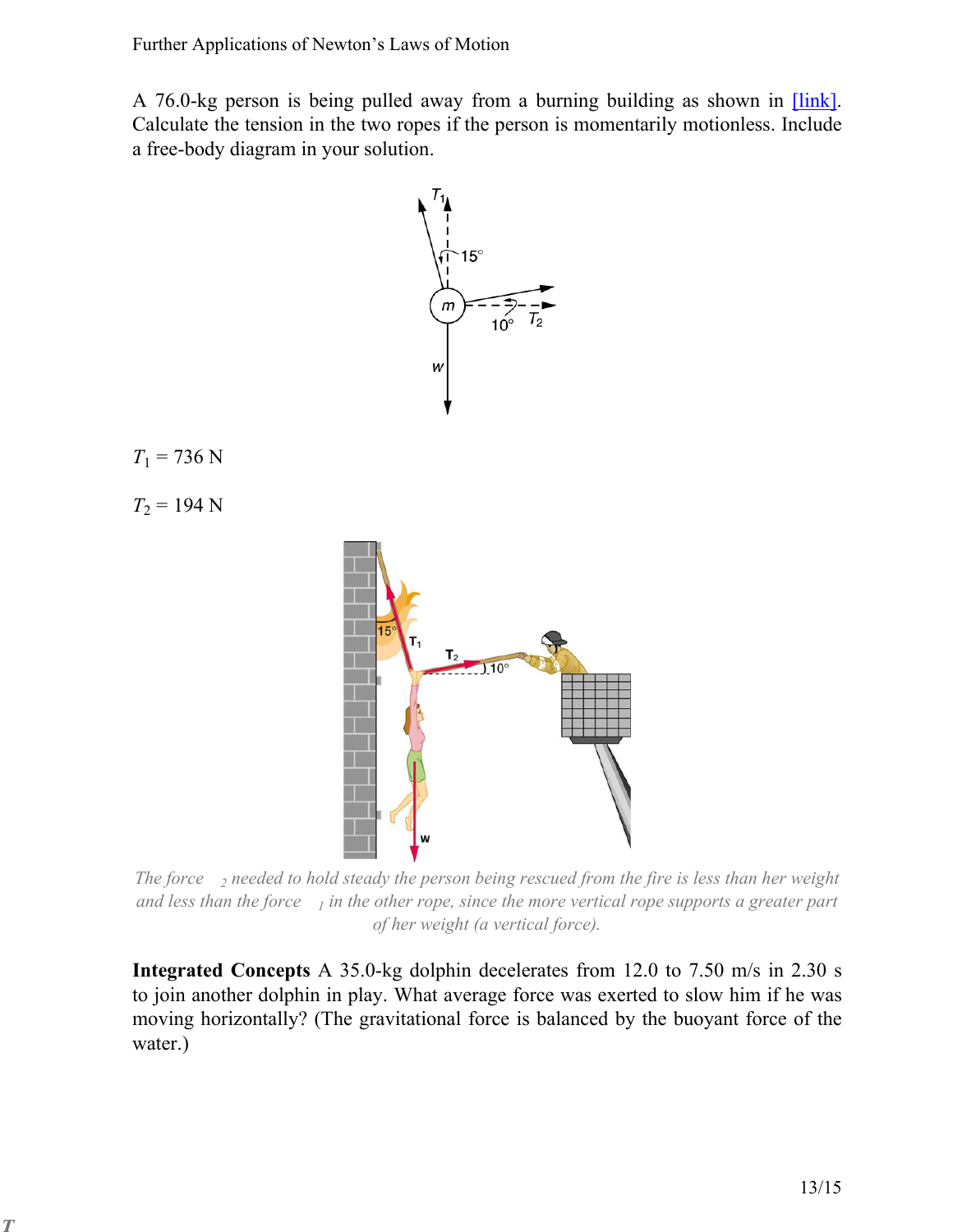**Integrated Concepts** When starting a foot race, a 70.0-kg sprinter exerts an average force of 650 N backward on the ground for 0.800 s. (a) What is his final speed? (b) How far does he travel?

(a) 7.43 m/s

(b) 2.97 m

**Integrated Concepts** A large rocket has a mass of  $2.00 \times 10^6$  kg at takeoff, and its engines produce a thrust of  $3.50 \times 10^7$  N. (a) Find its initial acceleration if it takes off vertically. (b) How long does it take to reach a velocity of 120 km/h straight up, assuming constant mass and thrust? (c) In reality, the mass of a rocket decreases significantly as its fuel is consumed. Describe qualitatively how this affects the acceleration and time for this motion.

**Integrated Concepts** A basketball player jumps straight up for a ball. To do this, he lowers his body 0.300 m and then accelerates through this distance by forcefully straightening his legs. This player leaves the floor with a vertical velocity sufficient to carry him 0.900 m above the floor. (a) Calculate his velocity when he leaves the floor. (b) Calculate his acceleration while he is straightening his legs. He goes from zero to the velocity found in part (a) in a distance of 0.300 m. (c) Calculate the force he exerts on the floor to do this, given that his mass is 110 kg.

(a) 4.20 m/s

(b) 29.4 m/s<sup>2</sup>

(c)  $4.31 \times 10^3$  N

<span id="page-13-0"></span>**Integrated Concepts** A 2.50-kg fireworks shell is fired straight up from a mortar and reaches a height of 110 m. (a) Neglecting air resistance (a poor assumption, but we will make it for this example), calculate the shell's velocity when it leaves the mortar. (b) The mortar itself is a tube 0.450 m long. Calculate the average acceleration of the shell in the tube as it goes from zero to the velocity found in (a). (c) What is the average force on the shell in the mortar? Express your answer in newtons and as a ratio to the weight of the shell.

**Integrated Concepts** Repeat *[\[link\]](#page-13-0)* for a shell fired at an angle 10.0° from the vertical.

(a) 47.1 m/s

(b)  $2.47 \times 10^3$  m/s<sup>2</sup>